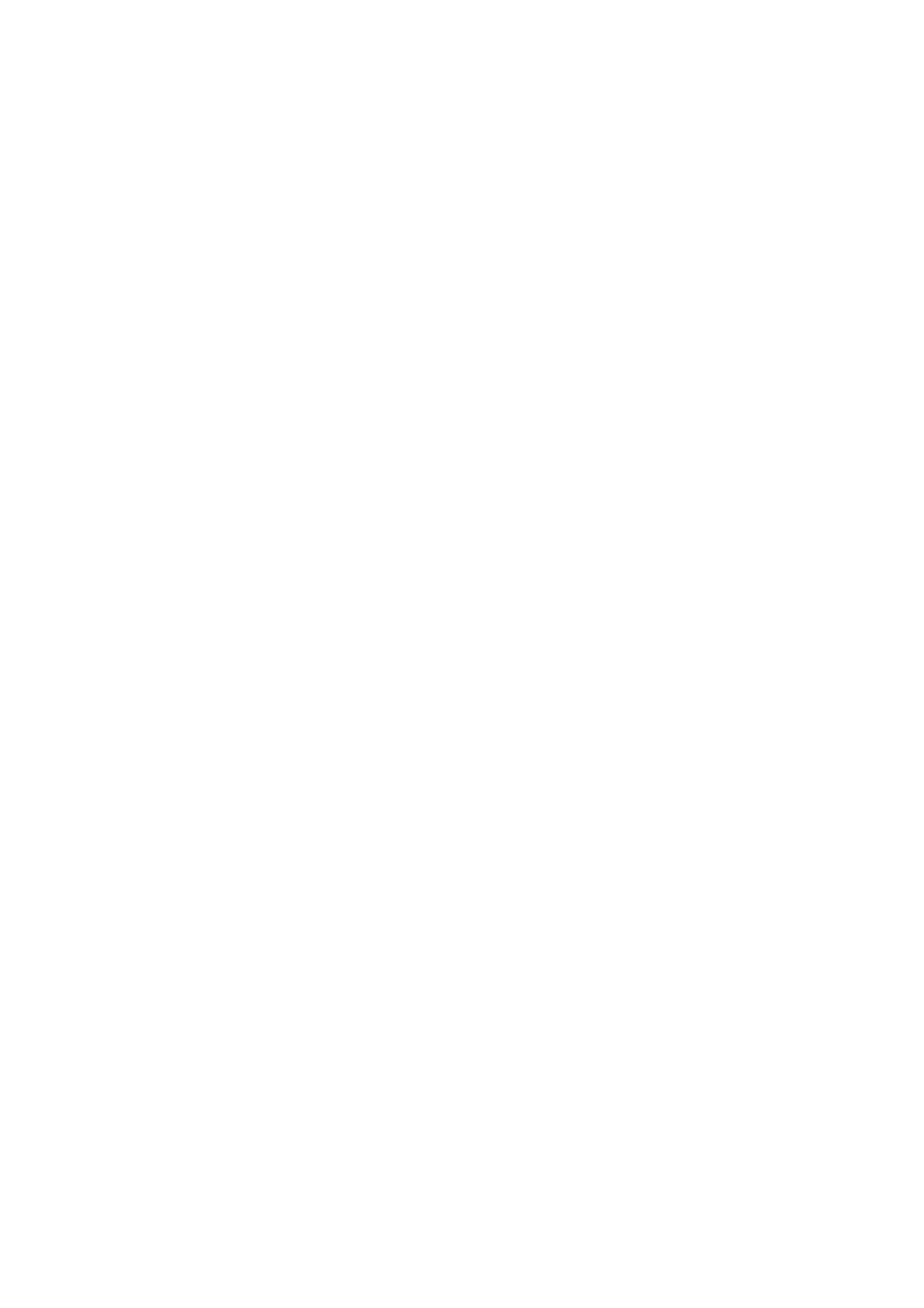# **Operation Manual for Digital Torque Meter Model: KTM-150/KTM-15**

# **1**、**Caution for safety**

- Keep work area always clean. Cluttered areas and benches may cause injuries.
- Consider work area environment.

Do not use torque meter in the rain or in the damp or wet place. Use the product at a place left at constant temperature (about 24℃). Keep work place well lighted.

Do not use or charge the product in presence of flammable liquids or gases.

- Keep children away. Keep any person other than the operator(s) away from work area.
	- Dress properly.

Do not wear loose clothing or jewelry, which may be caught in moving parts.

• Work with the most care.

When using the product, carefully work, with consideration to how to handle, how to work, work environment, etc.

- Fix main body firmly.

When operated for measuring a large torque, use clamps or vises, etc. It is not only more safe than holding by hand but also makes it possible to grip the screwdriver by both hands.

- Do not apply a torque exceeding the permissible load. If applied beyond the permissible load, it may cause damage to the sensor, resulting in accident or injury.
- Do not disassembly, shock and vibrate this product.

Avoid disassembling the product that is a precise instrument. If the torque meter is damaged by excessive shock or vibration, the product may not only show the full performance but also result in accident or injury.

- Caution to electric shock.

Do not touch power plug by wet hand. It may cause electric shock.

- For charging the battery be sure to use only exclusive charger.

Using an original charger other than compatible may cause fire or injury.

• Charge properly.

Charge on the indicated voltage. Do not use DC power or engine generator. It may cause abnormal heat, resulting in a fire. Keep the charging time not longer than 8 hours. Overcharge may bursting, overheat and liquid leakage, resulting in a fire or injury.

Charge in a well-ventilated place. While being charged, do not cover with cloth.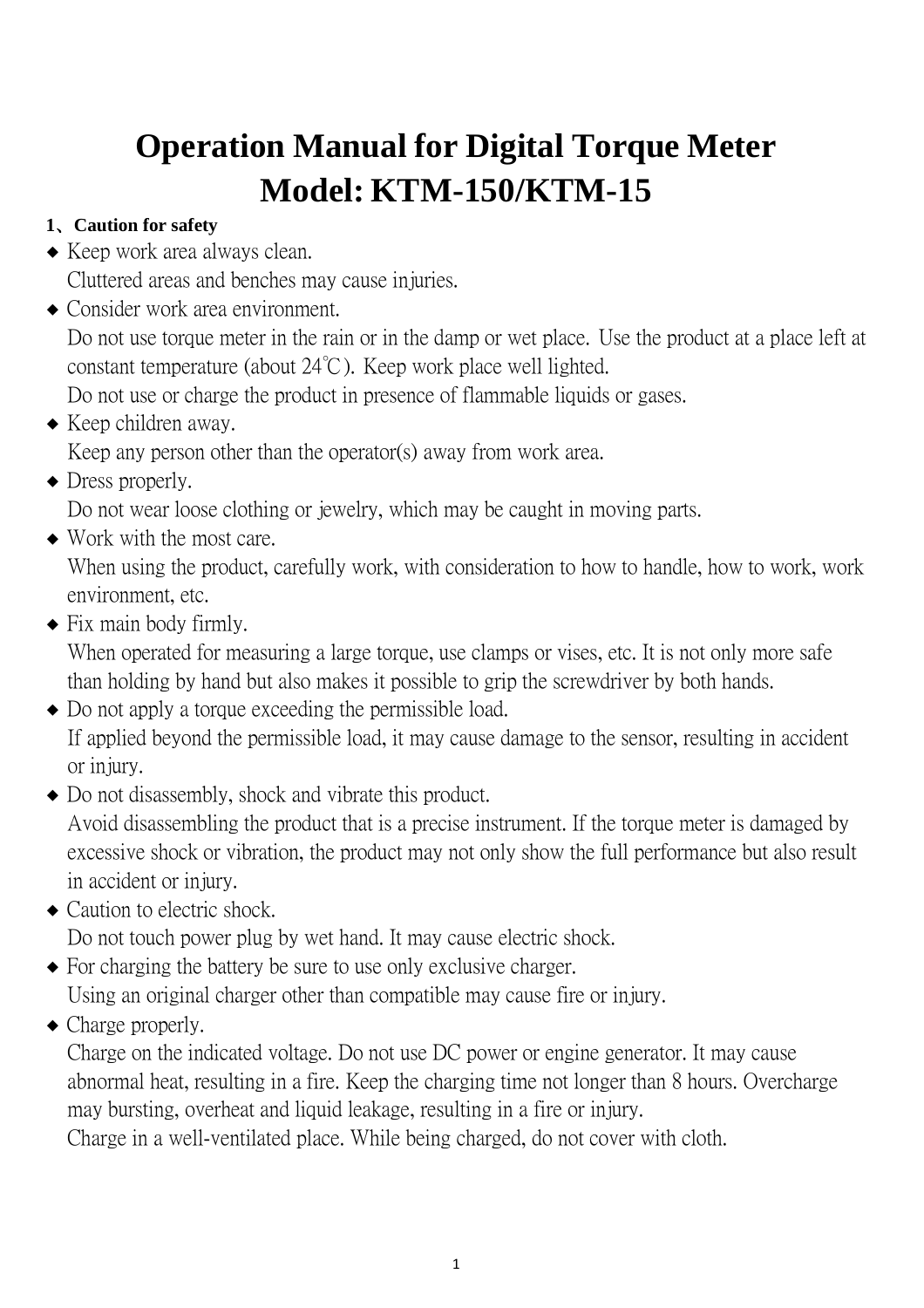- Never throw the battery (built-in the torque meter) into fire. It may cause burst or give off toxic substance. (The procedure for scrapping the battery shall be followed in accordance with local or regional law on waste disposal. If there is no local or regional law on waste disposal, be sure to dispose of the battery at a recycling shop.)
- In the following cases, turn off the main switch and disconnect the plug from outlet. When not used or charged; When repaired; When any other danger is expected.
- Maintain torque meter with care. For better and safer performance, check screw joints regularly and use ones whose tips are free from deformation and wear down. For replacement of accessories follow the instruction manual. Inspect cords and extension cords periodically and if damaged, replace them.
- Do not handle cord violently. Do not carry the product hanging by cord or draw out socket from outlet by pulling cord. Do not put cord near to a hot, oily or edgy part.
- Check for absence of damaged parts. Before further use of the product, carefully check for no damage, normal operation, or intended functions. Check whether or not any other components that may affect its operation are normal. Replace parts according to the instruction manual.
- Have the product repaired by the authorized dealer. Do not modify this product. Repair should be made always by the dealer where you purchased the product. If repaired by any person with no knowledge or skills of repair, it may not only show the full performance but also may cause any accident or injury.
- Use only the original accessories and attachments. Do not use any accessories and attachments other than ones specified in this instruction manual.
- Store properly when not in use. Store the torque meter in a dry place and in a height out of children's reach, or secured area. To transport the product, reuse the packing case with which this product was delivered.
- AJ screw joint need be lubricated by attached lubrication. Torque test will become unstable if lubrication is neglected quite awhile.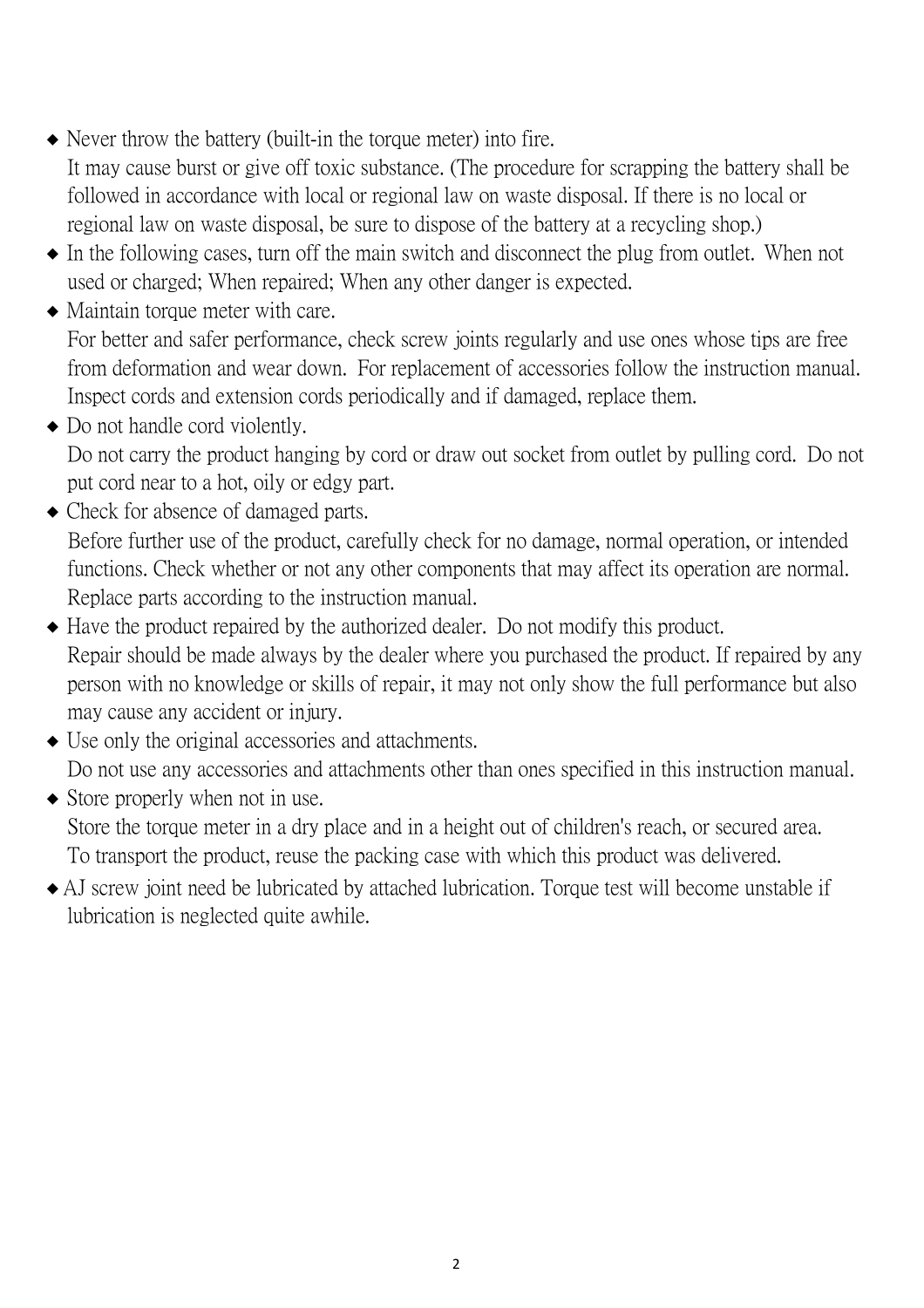

#### **Digital Torque Meter**

#### **2**、**Appearance KTM-15/KTM-150**

 $\odot$ 

 $\square$ 20

 $\square$ 20

| <b>USB</b>                               | 11 SOCKET                                                    |
|------------------------------------------|--------------------------------------------------------------|
| <b>POWER SWITCH</b><br>$\circled{2}$     | 12 PRG/SET                                                   |
| <b>AC ADAPTOR LED</b><br>3)              | 13 UNIT SWITCH                                               |
| <b>AC ADAPTOR TERMINAL</b><br>$\bf(4)$   | $(14)$ UP                                                    |
| (5)<br>ANALOG OUTPUT TERMINAL            | <b>(15) DOWN</b>                                             |
| $\left( 6\right)$<br><b>CLEAR SWITCH</b> | <b>(16)</b> NG LED                                           |
| <b>KNOB</b>                              | 10 GOOD LED                                                  |
| MEM/OUTPUT<br>$\left( 8\right)$          | <b>(18) DISPLAY</b>                                          |
| (9)<br><b>AVE</b>                        | **Please press "RESET" button after<br><sup>(19)</sup> RESET |
| <b>MODE</b><br>(10)                      | charging the device at the first time which allows the       |
|                                          | device restore to original setting.**                        |



 $\circledcirc$ 

 $\square$ 20

 $\sigma$ 

 $\triangleright$ 

 $\square$ 20

 $\sigma$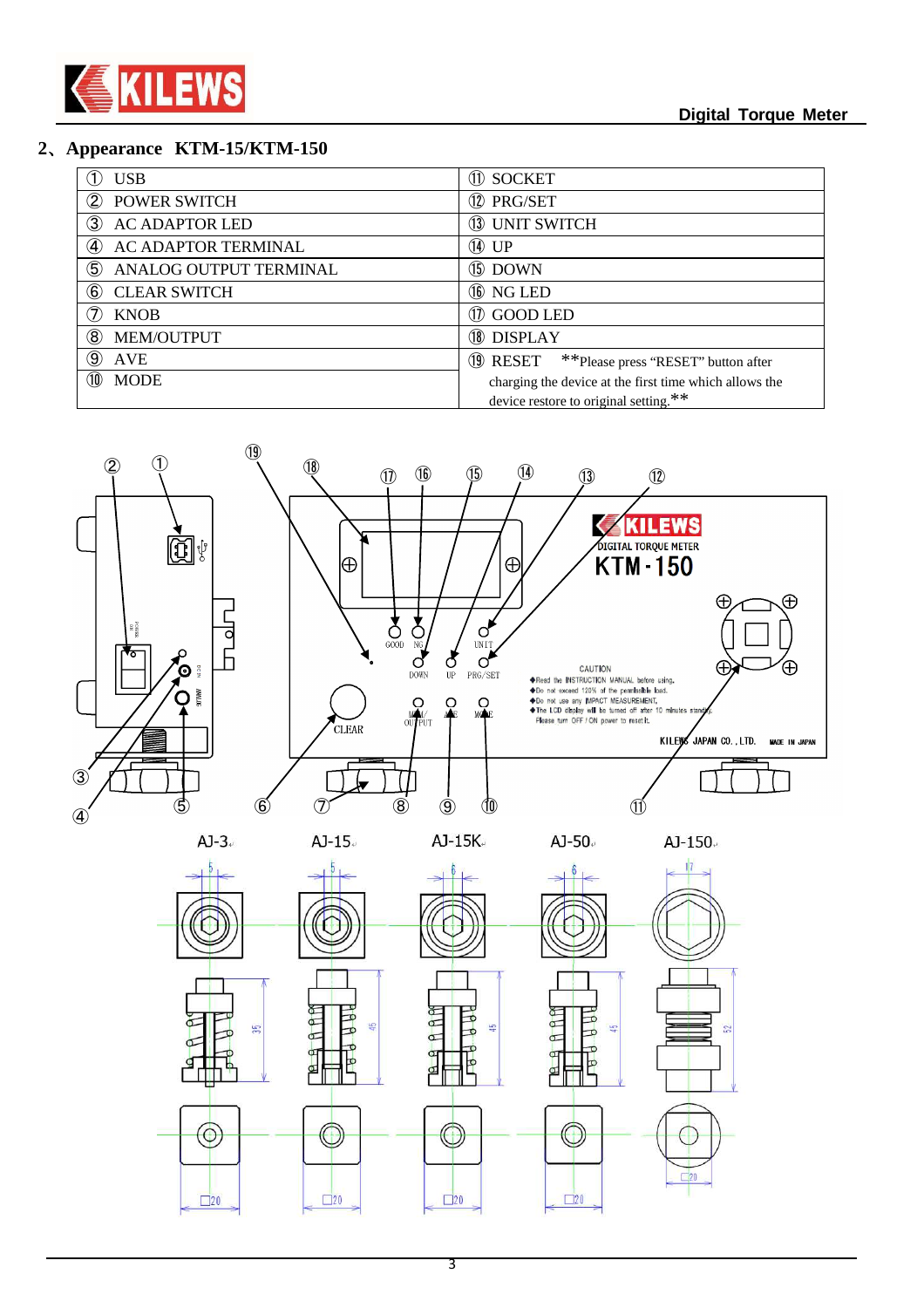

## **3**、**Specifications**

## **3.1 KTM-15/ KTM-150**

| <b>MODEL</b>                                                            |                 | <b>KTM-150</b>                                        | <b>KTM-15</b>            |  |
|-------------------------------------------------------------------------|-----------------|-------------------------------------------------------|--------------------------|--|
|                                                                         |                 | $1.5 \sim 130.0$ lbf.in                               | $0.15 \sim 13.00$ lbf.in |  |
| Measuring range                                                         |                 | $1.5 \sim 150.0$ kgf.cm                               | $0.15 \sim 15.00$ kgf.cm |  |
|                                                                         |                 | $0.15 \sim 15.00$ N.m                                 | $0.015 \sim 1.500$ N.m   |  |
| Accuracy                                                                |                 | $+/- 0.5\%$ (Full Scale)                              |                          |  |
| Display                                                                 |                 | 4 figures of LCD                                      |                          |  |
| Measuring direction                                                     |                 | $CW \cdot CCW$                                        |                          |  |
| Measurement                                                             | $P-P$ (peak)    | Peak load value hold.                                 |                          |  |
| mode 3 way                                                              | <b>TRACK</b>    | Indication of real time torque value.                 |                          |  |
|                                                                         | P-D (peak down) | Indication peak down point and hold.                  |                          |  |
| Data transfer                                                           |                 | USB 1.0 (Baud rate: 19200)                            |                          |  |
| 4.8 VDC (Ni-MH chargeable battery 1.2V×4 cells 1650mAh)<br>Power supply |                 |                                                       |                          |  |
| Measuring unit                                                          |                 | Lbf.in/kgf.cm/N.m (selectable)                        |                          |  |
| Charging time                                                           |                 | From empty $-3$ hours                                 |                          |  |
| Continuous working time                                                 |                 | About 12 hours                                        |                          |  |
|                                                                         |                 | Chargeable for 300 times or more.                     |                          |  |
| Battery life                                                            |                 | However, it varies depending on operating conditions. |                          |  |
| Exclusive charger<br>$INPUT : 100V~240V$ 50/60Hz                        |                 | OUTPUT : DC 12V 500mA                                 |                          |  |
| Socket size<br>20 mm square and 9.5 mm square                           |                 |                                                       |                          |  |
| $230(W) \times 125(D) \times 65(H)$ mm<br>Size                          |                 |                                                       |                          |  |
| Weight                                                                  | About 1.8 kg    |                                                       |                          |  |

※**Do not use for measurement of impact tool. Do not apply more than the specified torque.** 

## **4**、**Setting and measuring mode for KTM-150/KTM-15**

## **4.1 Mode setting**

Press the MODE key over one second.

It means getting into setting mode when the words PP----PD shown on the below left on LCD screen. Please press the MODE key if needing to change measuring mode: real-time value (no indication)----maximum value (PP)----only indicating the first peak value (PD).

| Measurement mode   | Display                            | Contents                                                     |
|--------------------|------------------------------------|--------------------------------------------------------------|
| $P-P$              | Display section $[PP]$             | The maximum under measurement is always displayed.           |
| (peak to peak)     |                                    | Load holds more than 10 digits*.                             |
|                    |                                    | Usually, this mode is used.                                  |
|                    | $\binom{pp}{}$<br>$N \cdot m$      |                                                              |
| $P-D$              | Display section [PD]               | A value when a load torque value changes from a rise to      |
| (peak-down)        |                                    | descent is displayed. It carries out, once it pushes a clear |
|                    |                                    | button, when applying re-load.                               |
|                    | PD<br>$N \cdot m$                  | Load operates more than 10 digits*.                          |
|                    |                                    | It is suitable for measurement of a torque wrench etc.       |
| C                  | Display section $\lceil C \rfloor$ | The data output of the load torque value is carried out      |
| (Real-time Output) |                                    | every about 1 / 180 seconds.                                 |
|                    |                                    | (A change whole 1/12 seconds is possible)                    |
|                    |                                    | It is suitable for torque curve creation or a screw bundle   |
|                    |                                    | examination.                                                 |
| <b>TRACK</b>       | There is no display                | It is mainly used at the time of calibration etc.            |
|                    |                                    | The value of the load torque concerning a sensor is          |
|                    |                                    | displayed as it is. (There is no display.)                   |
|                    |                                    |                                                              |

\* digit–10 digits is  $0.10$  N.m.  $(1.0$  kgf.cm/1.0 lbf.in)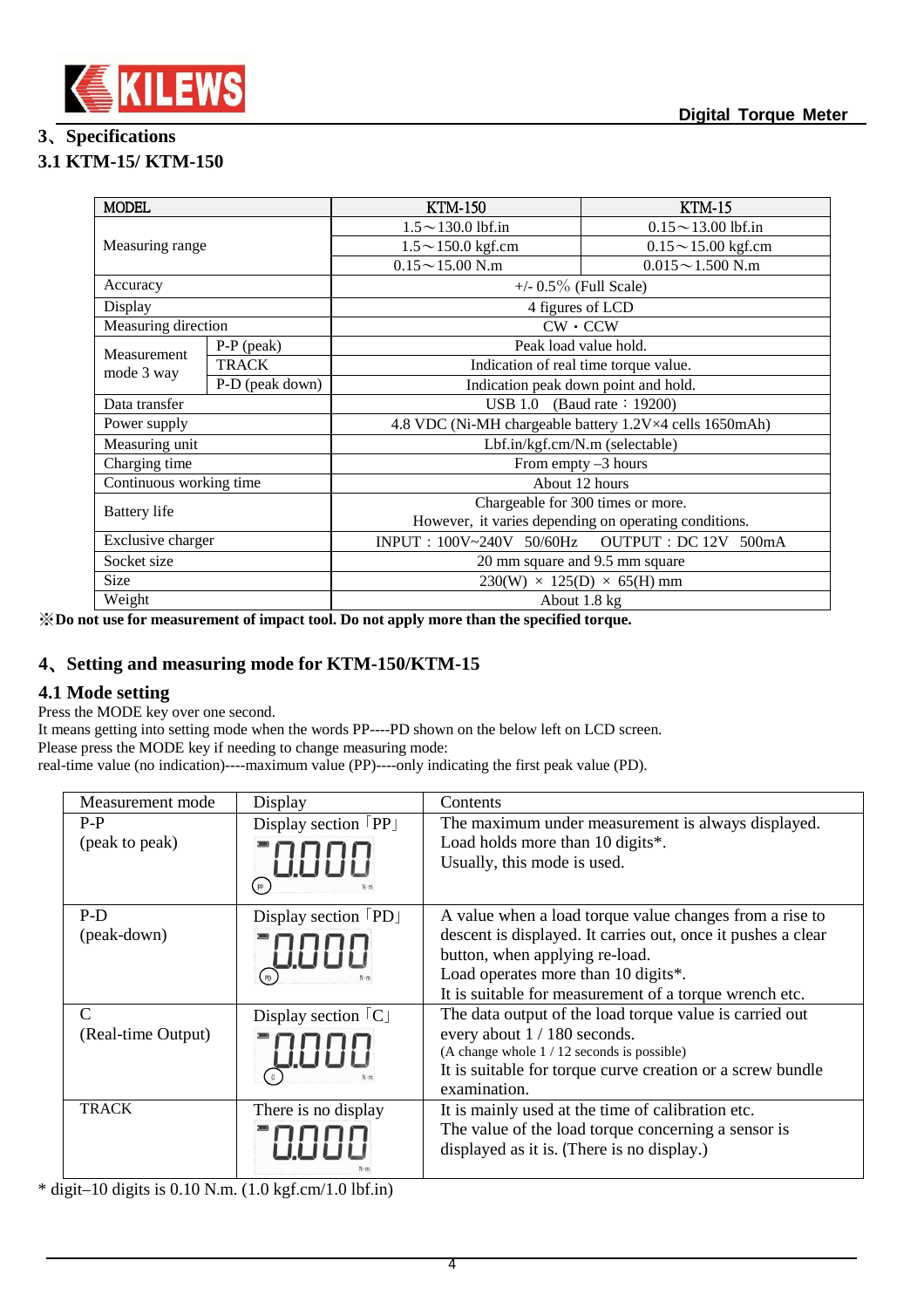

#### **4.2 Test unit selection**

Press UNIT key over one second, the system will get into setting mode. The unit will change whenever user press UNIT key. lbf.in-------------kgf.cm-------------N.m------------- (cycle)

#### **4.3 Power capacity indication**

| Displaying on LCD | Contents                                                                                                                   |  |
|-------------------|----------------------------------------------------------------------------------------------------------------------------|--|
|                   | Sufficient power capacity, no need to recharge, the power capacity is still 100% left.                                     |  |
|                   | The power capacity is still 50% left.                                                                                      |  |
|                   | It is not allowed to use urgent charge when the power capacity is 10% left.<br>Because the power will be shut off anytime. |  |
|                   | The power cannot be on when the power capacity is 0% left.<br>LCD will be not working also.                                |  |

Please use original charger and turn off the power when charging. (input: 100V~ 240V; output: 12V 500mA)

## **5**、**The operation of functional setting key**:

The operation of functional setting key should collocate with UP key and DOWN key to operate the function except its own function.



#### Setting proper value range of torque

First of all, setting the torque value both minimum limit and maximum limit, so that user can judge the difference of torque value. For example: We need to test 5 kgf.cm torque. We can set a tolerated range 0.5 kgf.cm, so we can set minimum limit with 4.5 kgf.cm; maximum limit with 5.5 kgf.cm.

If the test value less is than 4.5 kgf.cm or higher than 5.5 kgf.cm, the NG light will be on. On the other hand, the GOOD light will be on if the setting is within the range.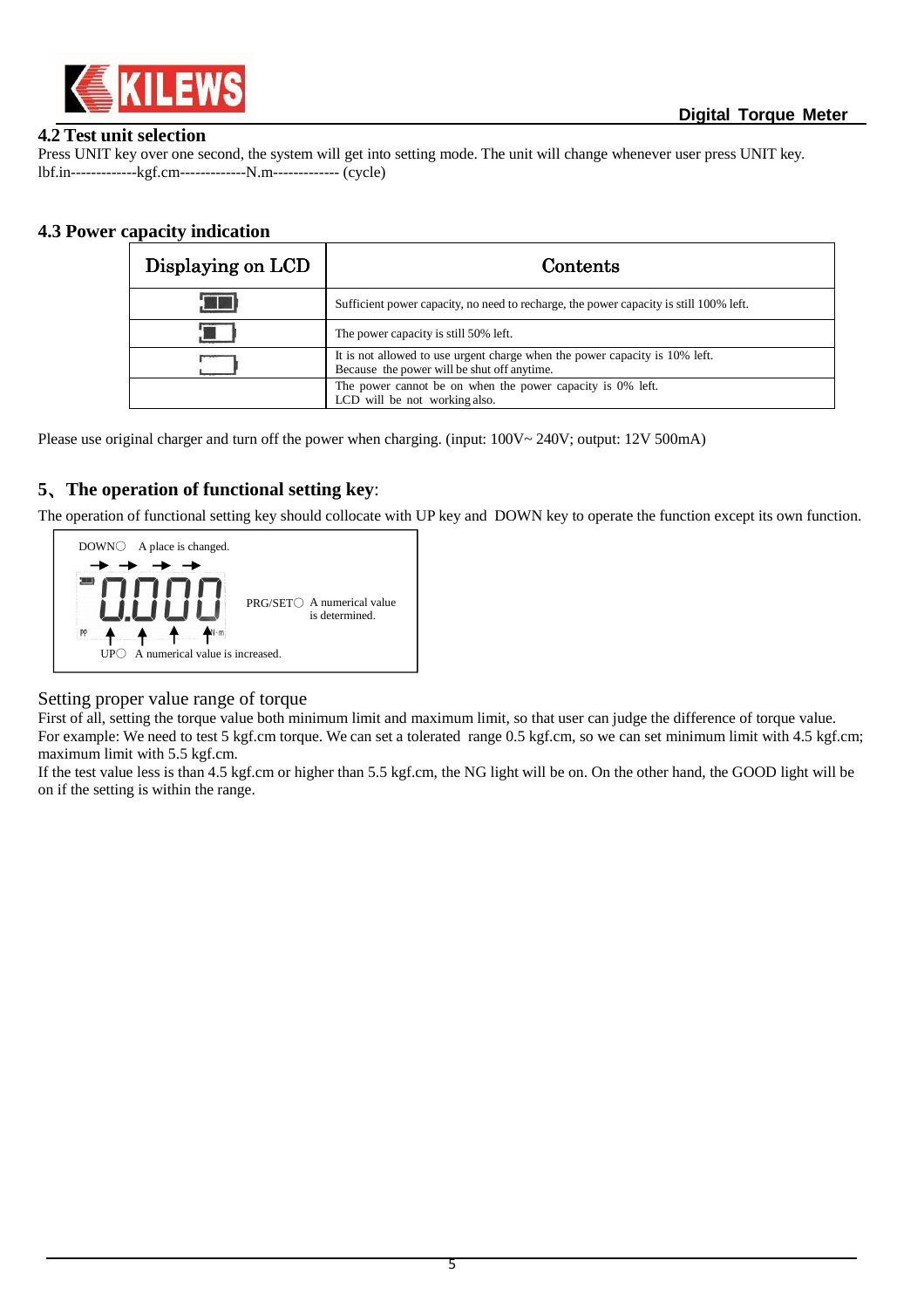

#### **5.1 Setting procedure:**

 $^{\[F\]}$  1 press PRG/SET key approximately one second, green LED light will be on and getting into set screen. LED monitor will display "  $\begin{bmatrix} H & \cdots \\ H & \cdots \end{bmatrix}$  " and jump to 0.0.  $H$   $\parallel$   $\parallel$  " and jump to 0.0.

Press DOWN key, then the value of fourth digit can be set. The change of value is only allowed to increase. If needing increase, press UP key. If changing second digit, please press DOWN key shown as following the drawing: 20000



#### **FOR EXAMPLE**



**Setting the PD mode initial value as 0300**:



 ${}^{\text{F}}4$ <sub>J</sub> press PRG/SET once again. After displaying  $\boxed{\text{[L0]} }$ , a real-time output start value is displayed. A value is set up similarly. When this value is set to 0, the inside of real-time output mode continues outputting data.

#### **Setting the real-time output start value as 0.010**:



 $\sqrt{r}$  5 n press PRG/SET once again, set clear switch with "  $\sqrt{r}$  and needing to match UP/DOWN.

It is set by hand if 0.0C set(0.0C⇔0.1C⇔0.5C⇔1.0C⇔1.5C⇔2.0C⇔2.5C⇔3.0C⇔0.0C); matching CLEAR key also.

## **Setting clear with one second**:

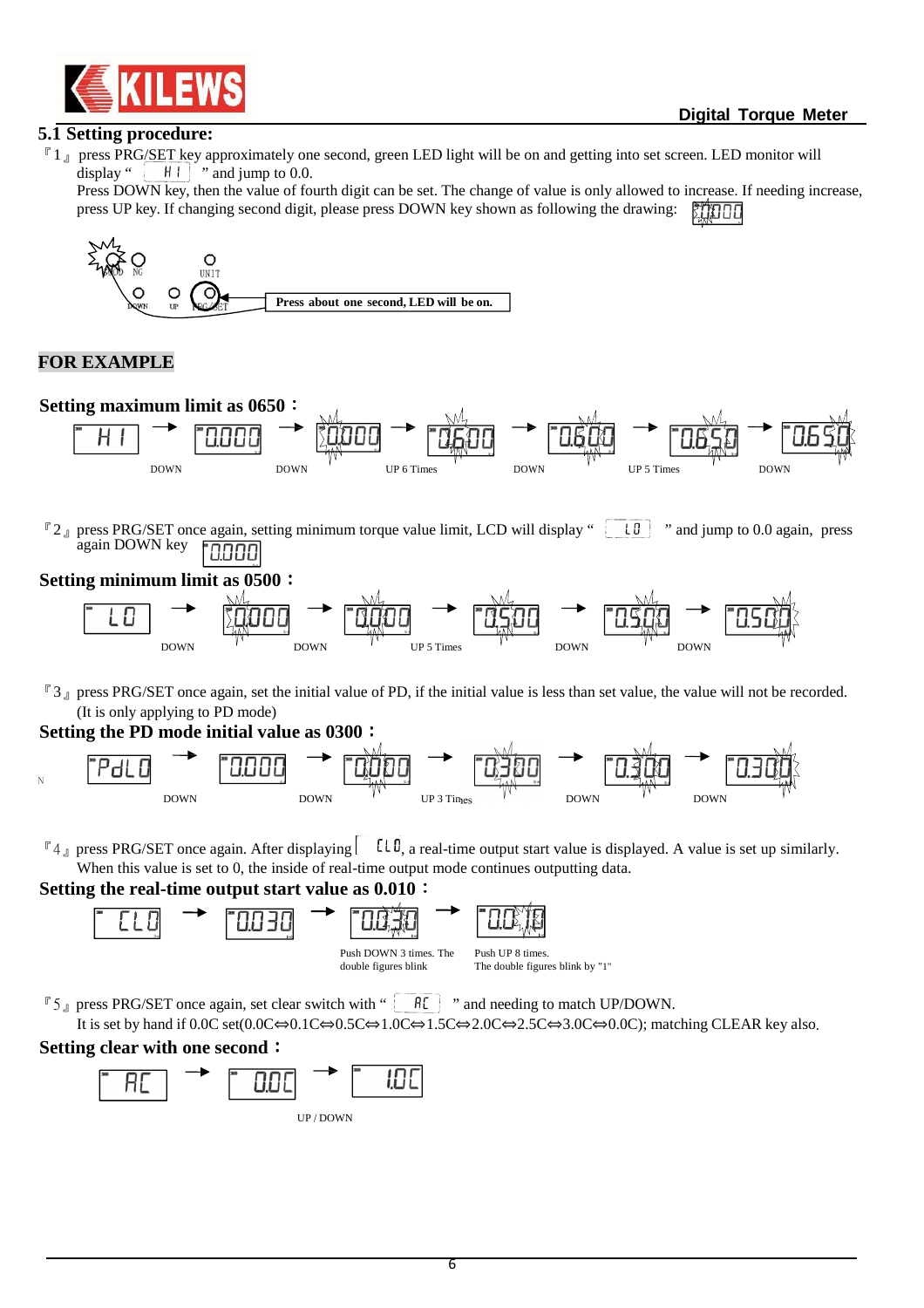

 $\sqrt[\text{F}]{6}$  press PRG/SET once again, setting buzzer, UP/DOWN setting.

(ON: normal sound, OFF: no sound, FF: sound comes only under abnormal situation)

#### **Setup of Buzzer**:



※SETTING OK

After displaying  $\boxed{b^p}$ , an ON-OFF-FF setup of a buzzer is displayed. How to sound a buzzer is set up by UP/DOWN.  $\overline{\mathsf{G}_{\mathsf{P}}\mathsf{F}}$ : Sound altogether.  $\overline{\mathsf{G}_{\mathsf{P}}\mathsf{F}}$ : Don't sound except exaggerated torque.  $\overline{\mathsf{F}_{\mathsf{P}}\mathsf{F}}$ : Only NG sounds.) If a setup is completed, the PRG/SET key will be pressed again.

## **5.2 After setting**

PRG/SET

| Alarm         | Less than minimum value  | Between minimum value<br>and maximum value | Over maximum value           | <b>Excess torque</b> |
|---------------|--------------------------|--------------------------------------------|------------------------------|----------------------|
| <b>LED</b>    | Red blink (Slow)         | Green light (Good)                         | Red blink (Quick)            | Red light (NG)       |
| <b>BUZZER</b> | Interrupted sound (Slow) | Continuous sound                           | Interrupted<br>sound (Quick) | Continuous sound     |

#### ※**Maximum Value, minimum value, average value**

We can take advantage of the AVE key to test maximum value, minimum value and average value. (you can test at most 30 datum). 1. Be sure the test mode is  $\ulcorner PP_{\lrcorner}$  or  $\ulcorner PD_{\lrcorner}$ , not TRACK.

2. Press AVE key to make re-testing, the  $\mathbb{F}$  AVE  $_{\mathbb{J}}$  will blink on the LCD.

3. After several tests. (at most 30 numbers)

4. Press AVE again, the LCD will automatically display the counting numbers —MAX—MIN—AVE.

|            | The counting numbers (at most 30 numbers), there is no any indicating on the LCD $\bullet$ |       |  |  |
|------------|--------------------------------------------------------------------------------------------|-------|--|--|
| MAX        |                                                                                            | החפח" |  |  |
| MIN        | Min, 0.500, will be shown on the LCD $\bullet$                                             |       |  |  |
| <b>AVE</b> |                                                                                            |       |  |  |

 $\mathcal{L}$  If measurement over 30 times. Can be displayed [n+001], [n+002]…… When measuring more than 30 times, it's eliminated from old data.

【Example】 [n+001](31 times) It's calculated from the 2nd to the 31th.

## **6**、**Data saving, display, output**

Whenever pressing, CLEAR key will automatically clear and save memory. At the same time signal will automatically output if USB is used.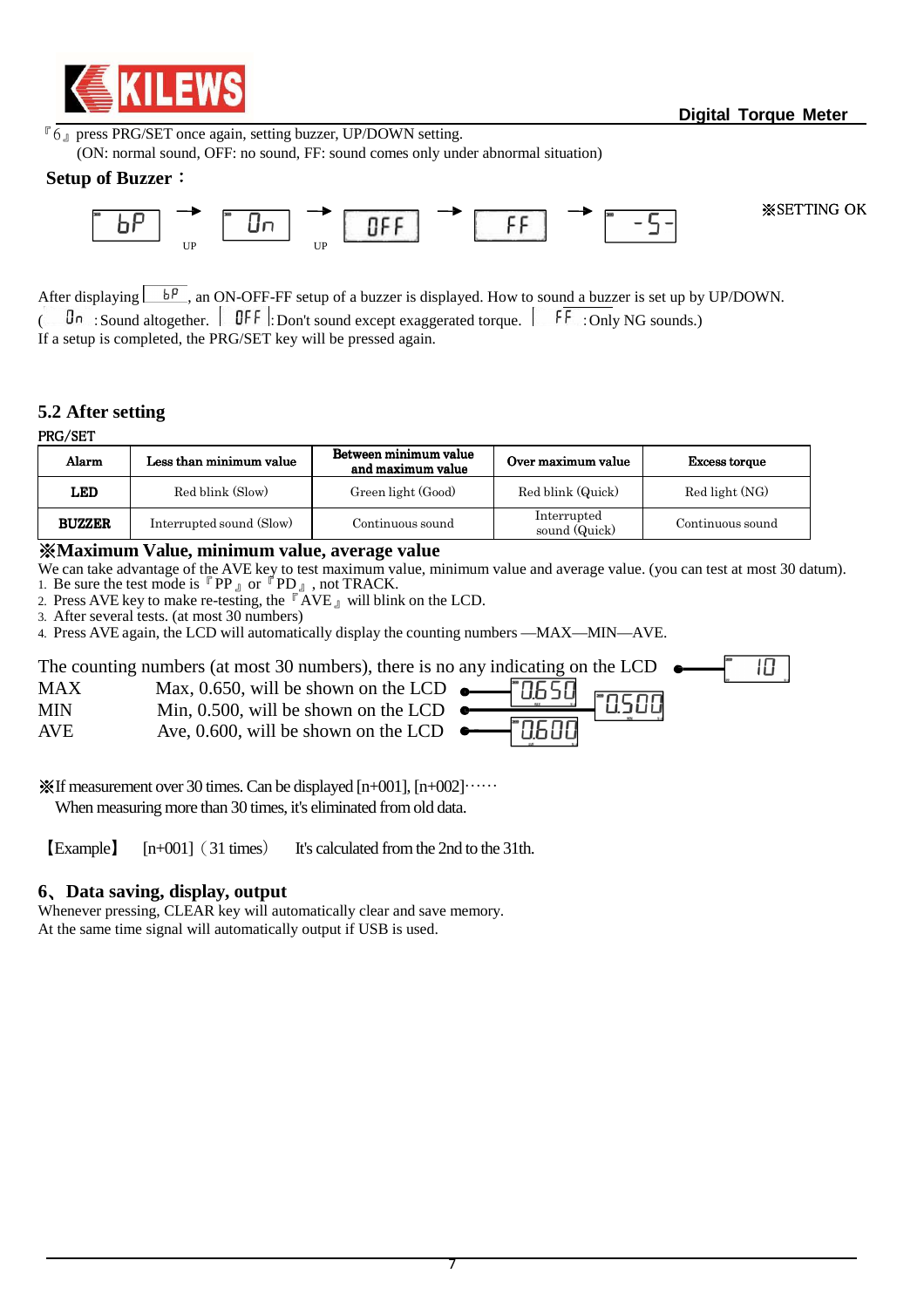

#### **6.1 Data saving**

Whenever press CLEAR key, the system will automatically clear the data, meanwhile, the data will be saved in the memory according to serial number. The serial number is from  $001 \sim 800$  (no more than 800 datum) and the first data will be automatically covered as new data is over 800<sup>th.</sup>

#### **6.1.1 Deleting the single data**

Torque value can be deleted. The value of following will move ahead.

|     | VALUE | Remark                             |
|-----|-------|------------------------------------|
| 001 | 0.9   |                                    |
| 002 |       |                                    |
| 003 | 3.0   | Press "clear" to remove this value |
| 004 |       |                                    |
| 005 | n     |                                    |

- $\lceil 1 \rceil$  Several tests later, datum will be kept in memory.
- $\lceil 2 \rceil$  Please press the MEM / OUTPUT key when deleting the data is necessary. The  $\lceil \text{MEM} \rceil$  will appear on the LCD.
- $\sqrt{3}$  Taking advantage of UP/DOWN key searching for site, LED will display "site" and "value", the torque value will be  $\sqrt{13.0}$ ( blinking around 6 seconds) when choosing  $\sqrt{0.03}$ .
- $\lceil 4 \rceil$  Press  $\lceil$  CLEAR  $\lceil$  key, "  $\leq$   $\lceil \frac{1}{2} \rceil \lceil \frac{1}{2} \rceil$  will show on the LCD, press CLEAR  $\lceil -\frac{1}{2} \rceil$  key again, delete is completed. The following value will move ahead

|     | wing value win move ancau. |                                     |
|-----|----------------------------|-------------------------------------|
|     | 'ALUE                      | Remark                              |
| 001 | 0.9                        |                                     |
| 002 |                            |                                     |
| 003 |                            | The following value will move ahead |
| 004 |                            | The following value will move ahead |
| 005 |                            |                                     |

#### **6.1.2 Delete the data range**

- $\lceil 1 \rceil$  Several tests later, datum will be kept in memory.
- 「2」Please press the **MEM / OUTPUT** key when deleting the data is necessary. The「MEM」will appear on the LCD.
- $\lceil 3 \rceil$  Taking advantage of **UP/DOWN** key searching for site, LED will display "site" and "value", the torque value will be  $\lceil 11.1 \rceil$ (blinking around 6 seconds) when choosing  $\lceil 003 \rfloor$ .
- $\lceil 4 \rfloor$  Press  $\lceil$  CLEAR  $\rfloor$  key, "  $\sum_{i=1}^{\infty} \lceil \frac{1}{i} \rceil$  " will show on the LCD.
- $\lceil 5 \rceil$  Taking advantage of UP/DOWN key searching for site, LED will display "site" and "value", the torque value will be  $\lceil 11.2 \rceil$ (blinking around 6 seconds) when choosing  $\lceil 004 \rceil$ .
- $\lceil 6 \rceil$  Press the  $\lceil$  CLEAR  $\rceil$  key again  $\lceil - \rceil$ , delete is completed. The following value will move ahead.



#### **6.1.3 Data output**

- $\lceil 1 \rceil$  Press MEM/OUTPUT first, LCD will display "MEM" and the last data is shown also.
- $\lceil 2 \rceil$  Press MEM/OUTPUT again, LCD screen will display " $\gtrsim$   $\lceil \frac{2}{\kappa} \rceil$ ", choosing the initial site of output data. For example, the 005 data, press UP/DOWN key to choose  $\lceil 005 \rceil$ .
- $\lceil 3 \rfloor$  Press MEM/OUTPUT again, LCD screen will display " $\bigcirc$  "  $\uparrow$  ", choosing the ending site of output data. For example, the 070 data, press UP/DOWN key to choose「070」.
- $\lceil 4 \rceil$  Press MEM/OUTPUT again, LCD will display " $\lceil 9 \rceil$ ", means sites 005~070 have been output to USB.

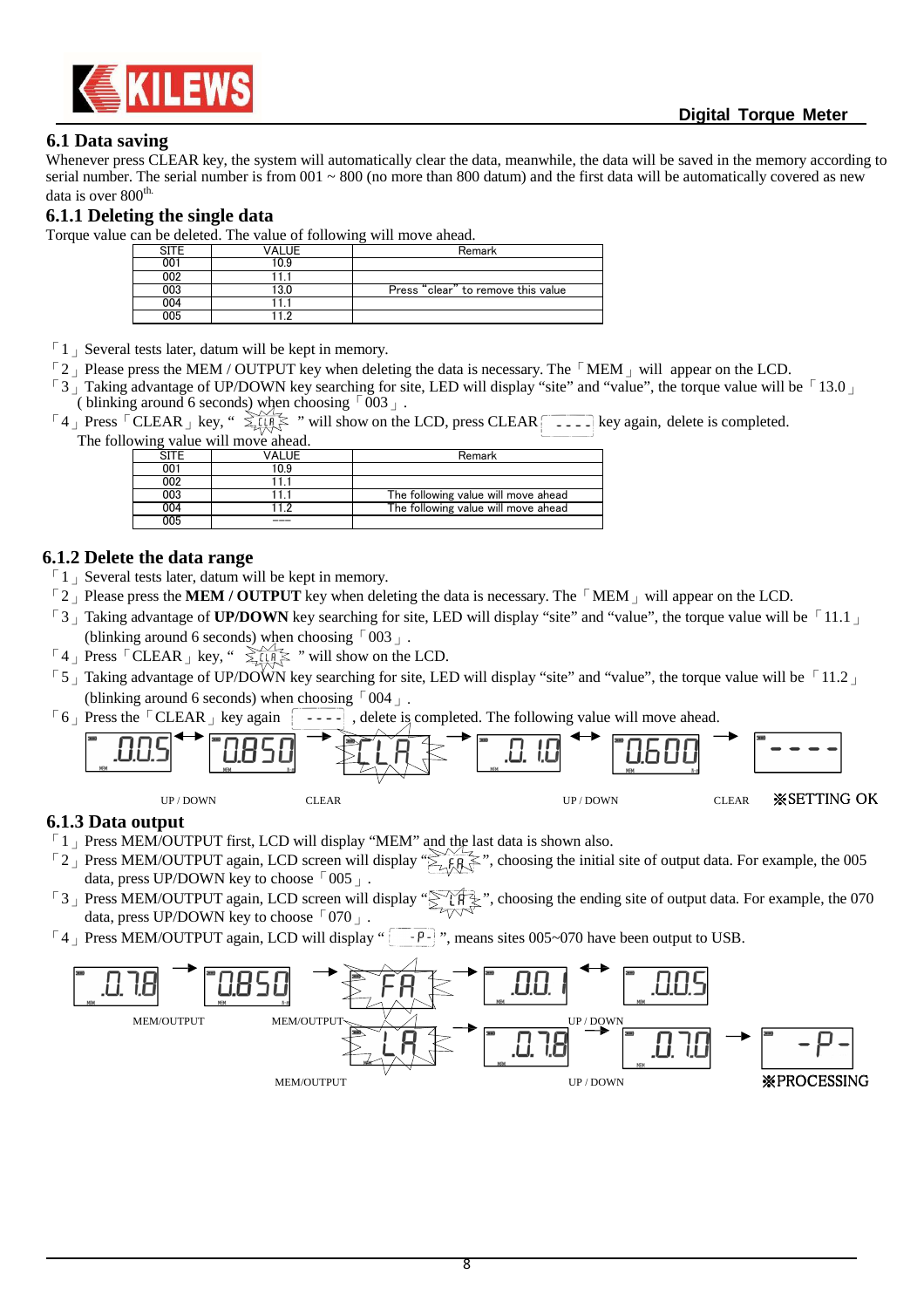

## **6.2 Date transfer**

Output data are outputted in the ASCII format with a USB cable.

In addition, in order to take in data, driver software needs to be installed separately. About installation of driver software.

FTDI Chips Virtual COM Port Drivers http://www.ftdichip.com/Drivers/VCP.htm It checks.

Data Format

| Data bit length | start bit $1 +$ data bit $8 +$ stop bit $2 +$ no parity |                |                      |
|-----------------|---------------------------------------------------------|----------------|----------------------|
| Baud rate       | 19200bps                                                | Connector form | $\vert$ USB (B type) |

#### **6.3 All Elimination of Saved Data**

1. When carrying out package elimination of all the data, it continues pushing until it displays the CLEAR key as  $\mathsf{ALL}$ . (About 4 seconds)

2. If the CLEAR key is again pressed during  $\begin{bmatrix} R_L L \\ \end{bmatrix}$  blink, it will be indicated by blink with  $\begin{bmatrix} L & R \\ \end{bmatrix}$ .

3. If the CLEAR key is pressed again, it will be displayed as  $\boxed{\cdots}$  and all data will be eliminated. (The setting numerical value of each function is not cleared)

 $\mathbb{X}$ When operation is left during  $\begin{bmatrix} \mathsf{RLL} \end{bmatrix}$ . [LR] blink, it will be in the state which can be measured. (Memory is not cleared)

Change of Output Speed of Data

The speed of the output at the time of outputting the data saved can be changed.

A. For Printer Output (Low Speed) -- Setup "00"

B. For Personal Computer Output (High Speed) -- Setup "01"

This setup is adapted also for the change of the output timing of real-time output mode.

A. Low Speed (Every about 1 / 12 Seconds) -- Setup "00"

B. High Speed (Every about 1 / 180 Seconds) -- Setup "01"

(It is set as "01" at the time of purchase.)

The change of a setup is performed by the following methods.

- 1. In the state of a power source OFF, pressing the PRG key, press the ON/OFF key and switch on a power source.
- 2. If the PRG key is detached, it will be displayed as "01" or "00." Since it will change if UP key is pressed, a setup is chosen.
- 3. If the PRG key is pressed again, after displaying it as  $\lceil \frac{-5}{2} \rceil$ , it returns to a torque display, and will be in the state which can be measured.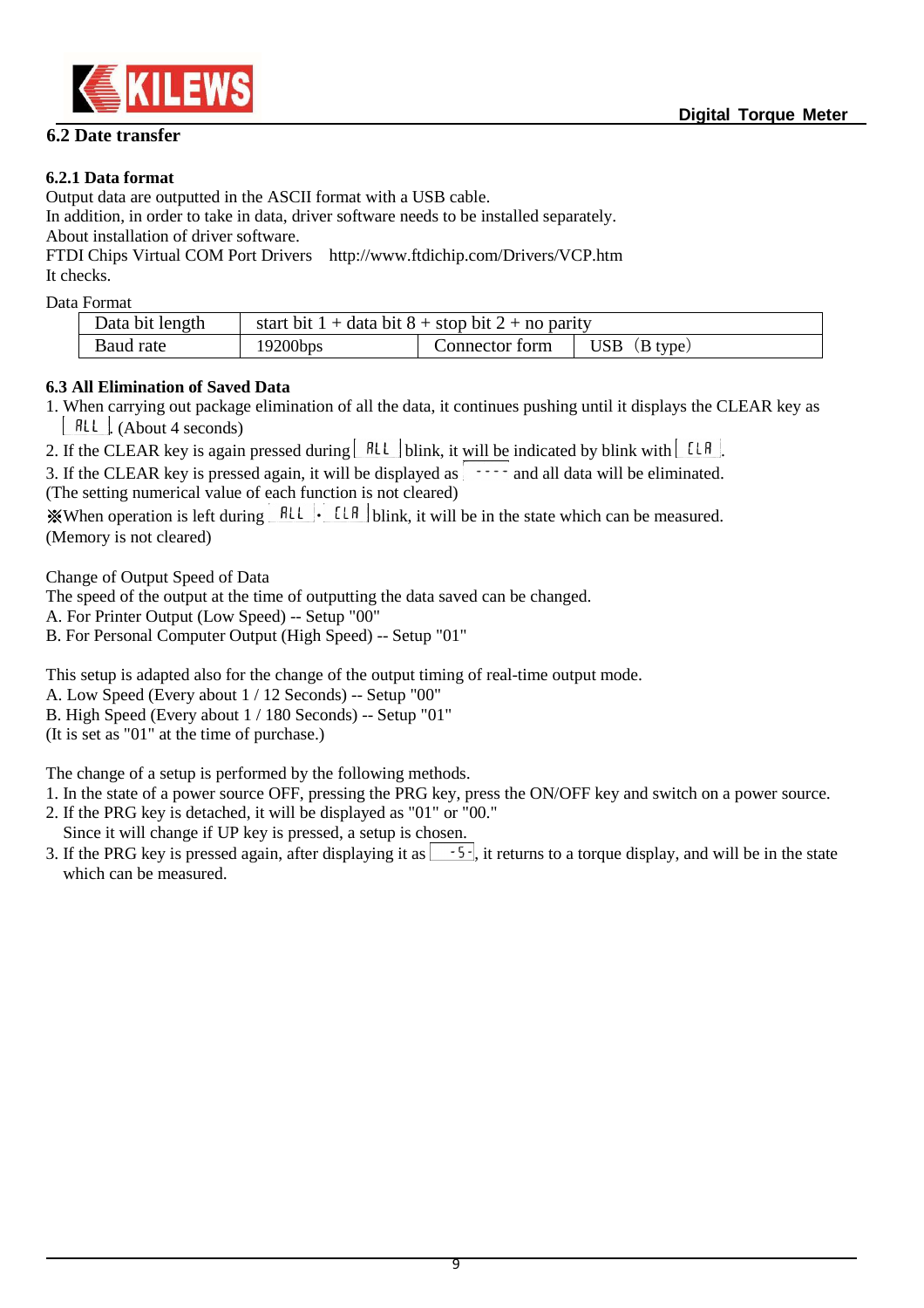

## **7**、**Preparation and the measuring method**

#### Installation

A measuring instrument may be brandished at the time of measurement of a large torque. Surely, a measuring instrument should use a fixed knob etc. and fix it firmly.

A setup in the measurement mode

The 3 following modes can be chosen with the setting. (It unites with the use purpose and please choose.)

荛 PP (peak measurement): The maximum under measurement is always displayed.

荜 TRACK (track measurement): The value of the load torque concerning the detection machine is displayed as it is.

荝 PD (peak down measurement) : Value when load torque value changes from a rise to descent is displayed.

Carry out after pushing a CLEAR button at once when applying re-load.

※PD and PP measurement operates from 10 or more numerical values.

Measuring method

荞 Check that the display part is zero at the time of power supply ON. If display is not show as zero, set a measurement mode select switch to TRACK, push CLEAR button, and set it as back PP which performed zero adjustment.

荟 The bit of screwdriver to measure among the screw part of screw joint is set firmly, and screwdriver is started.

荠 It checks that operation of screwdriver has been completed normally, the measurement torque value of a display part is read, and it becomes a measurement end.

荡 After a measurement end, if CLEAR button is pushed, a display will be cleared by zero.

When continuing measurement, it repeats from (1) again.

荢 Choose the TRACK mode, if real time torque value want to be measured.

## **8**、**Power supply**

If this measuring instrument is left 10 minutes or more or battery capacity stops being sufficient, a power supply is turned off automatically. If battery capacity decreases, since LOBAT will be displayed, charge by inserting the connector of an exclusive charger in an AC ADAPTOR terminal.

The fully charge is in the state which turned OFF the power supply switch, and takes about 8 hours.

(Do not perform charge of 8 hours or more. It may become the cause of the fire by a burst of a battery, generation of heat, and liquid leak, or an injury by fault charge.)

Moreover, when turning off a power supply, a power supply SW is pushed for about 1 second.

## **9**、**System Reset**

CPU in the tester might not start even if the battery charges it with electricity complete discharged.

(When not using it for a long time.)

In that case, an AC/DC adaptor is connected and a system reset button is pushed.

It will be in an initial state (all the contents of memory are eliminated).

Do not use it under the following condition.

※When the display doesn't appear even if this machine is not used for a long time and charged.

※Additionally, when the tester doesn't work.

Since all the contents of memory are eliminated when system reset is performed, redo a setup once again.

## **10**、**Guarantee**

It is allowed to fix gratuitously, if the fault which will originate in manufacture, transportation, etc. of our company within one year after a purchase should occur, although product was manufactured under sufficient quality control. In the following case, it becomes the charge also within a guarantee term.

Failure by the error, and unjust repair and unjust reconstruction and damage on use Failure by fall etc. and damage after a purchase.

Failure by the natural disaster, pollution, and unusual voltage, and damage.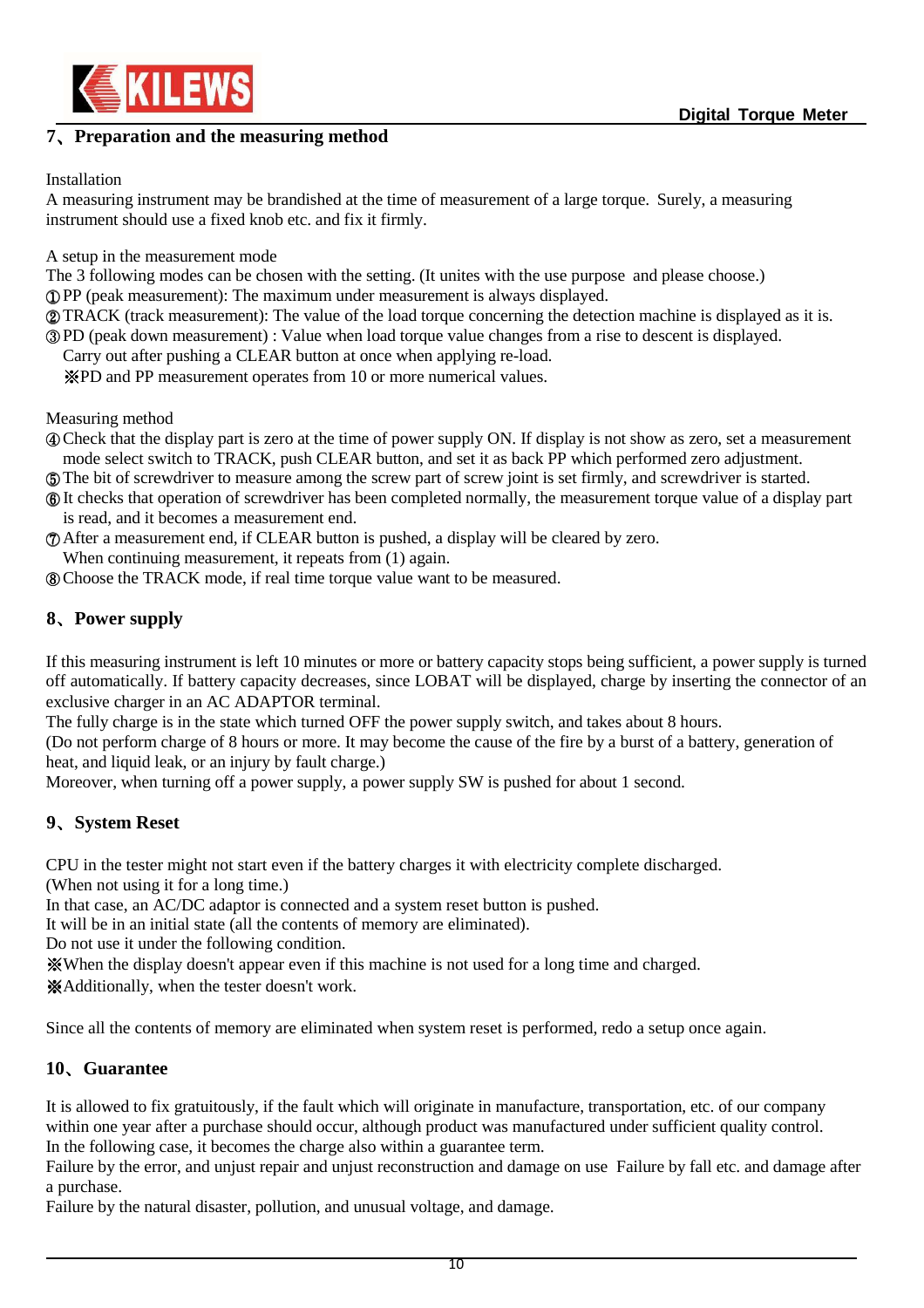

## **11**、**Calibration trust service**

Periodical calibration is required in order to manage the accuracy of torque meter. By our company, the calibration with the high reliability traced to the national standard is performed, and in order to use it within accuracy, I recommend you calibration of one year. I offer a result of calibration document, a certification on calibration, and a traceability system figure by demand. (Periodical calibration is a charge.)

Documents appended at the time of product purchase. Result of calibration document. Certification on calibration document. Traceability system figure.

#### **The cautions on use**

※Please do not apply the load more than the measurement range by any means. ※Attached grease is attached to the bolt or the bearing part, please check before use. ※Where a spring is loosened, please be sure to keep after use. The number of times of an exchange standard is about 2500 times.

When the following condition comes out, please stop using, and change to new joint. When there is bend and wear of a screw thread. When there is sound etc.

## ※CAUTION※

**The new model KTM-15/KTM-150 itself has temporary memory. The memory will be cleared automatically once the machine is not used for a long time. Moreover it is necessary to press "Reset" button after full-charged, then it can be on normally. The user should pay attention to the battery status or save data periodically for keeping memory from losing.**

## **12**、**Electric Screwdriver & Torque Meter**

#### **1**、**Torque adjustment for Electric Screwdriver**

- **A**.Turn the Torque Adjusting Ring to increase or decrease the torque output. Adjust clockwise to higher scale means torque increase; anti-clockwise to lower scale means torque decrease.
- **B**.Operate electric screwdriver should be step by step in proper sequence, first run with a small torque to fasten the screw, if feel not enough torque, then adjust to higher torque gradually.
- **C**.The mutual relation between torque output and scale, please refer to the "Torque Range Chart" on the instruction. The correct torque adjustment of fastening screws in subject to screws type, material, size and the object material of being screwed.
- **D**.When object has been done screw-fastening, see if it meets the standard of quality, then measure the right torque value by Torque Meter, if the screw fastening situation is not yet to reach standard, adjust the torque from electric screwdriver until meets the standard.
- **E**.Record the torque value with Torque Meter for electric screwdriver, and turn open the front clamping ring of electric screwdriver's housing, then exchange Torque Fixing Ring to prevent from exceptional torque change.